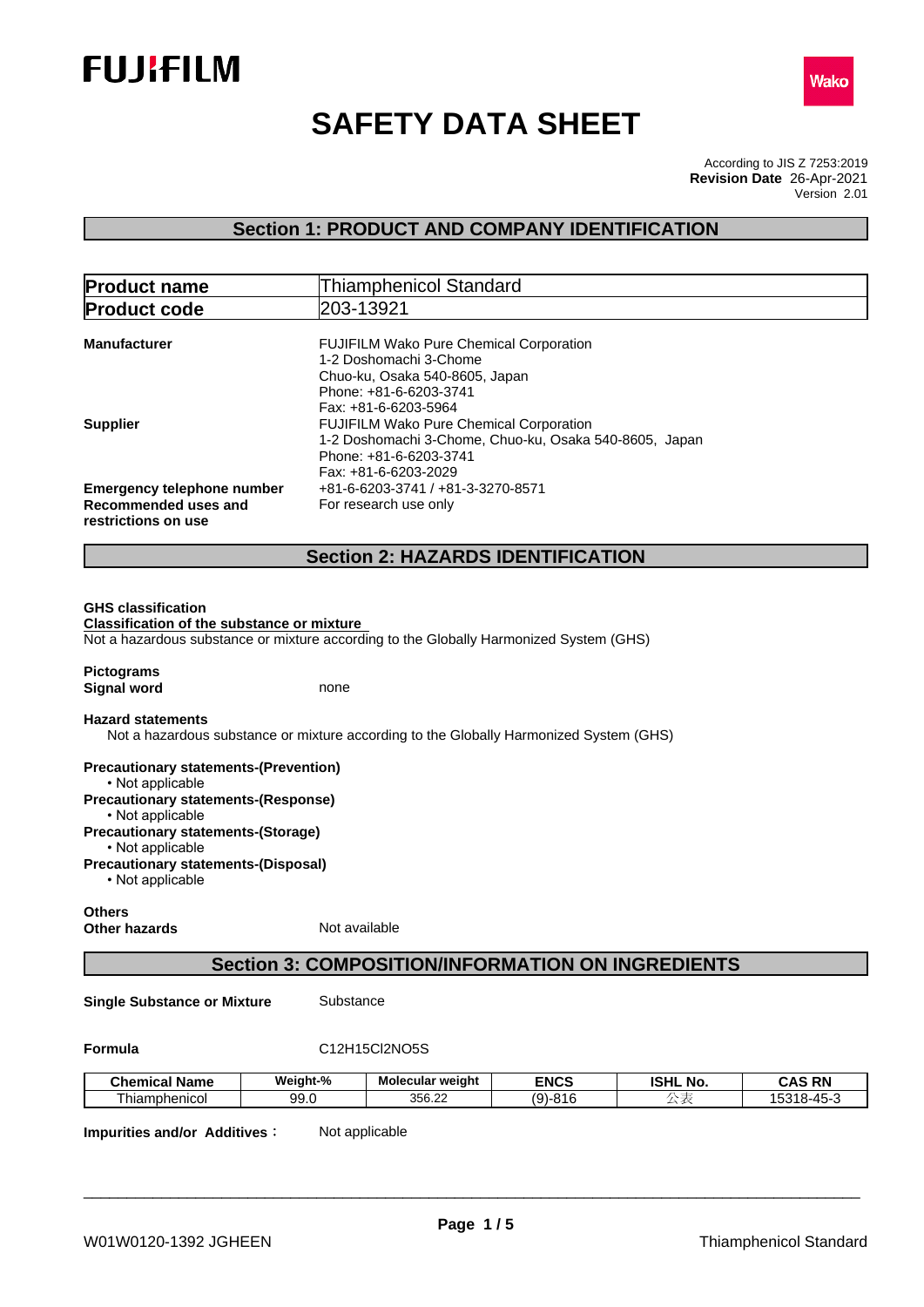# **Section 4: FIRST AID MEASURES**

#### **Inhalation**

Remove to fresh air. If symptoms persist, call a physician.

#### **Skin contact**

Wash off immediately with soap and plenty of water. If symptoms persist, call a physician.

#### **Eye contact**

IF IN EYES: Rinse cautiously with water for several minutes. Remove contact lenses, if present and easy to do. Continue rinsing. Immediate medical attention is required.

#### **Ingestion**

Rinse mouth. Never give anything by mouth to an unconscious person. Call a physician or poison control center immediately. Do not induce vomiting without medical advice.

#### **Protection of first-aiders**

Use personal protective equipment as required.

# **Section 5: FIRE FIGHTING MEASURES**

#### **Suitable extinguishing media**

Water spray (fog), Carbon dioxide (CO2), Foam, Extinguishing powder, Sand

**Unsuitable extinguishing media**

No information available

#### **Specific hazards arising from the chemical product**

Thermal decomposition can lead to release of irritating and toxic gases and vapors.

**Special extinguishing method**

#### No information available **Special protective actions for**

**fire-fighters**

Use personal protective equipment as required.Firefighters should wear self-contained breathing apparatus and full firefighting turnout gear.

# **Section 6: ACCIDENTAL RELEASE MEASURES**

# **Personal precautions, protective equipment and emergency procedures**

For indoor, provide adequate ventilation process until the end of working. Deny unnecessary entry other than the people involved by, for example, using a rope. While working, wear appropriate protective equipments to avoid adhering it on skin, or inhaling the gas. Work from windward, and retract the people downwind.

#### **Environmental precautions**

To be careful not discharged to the environment without being properly handled waste water contaminated.

#### **Methods and materials for contaminent and methods and materials for cleaning up**

Sweep up and gather scattered particles, and collect it in an empty airtight container.

#### **Recoverly, neutralization**

No information available

### **Secondary disaster prevention measures**

Clean contaminated objects and areas thoroughly observing environmental regulations.

# **Section 7: HANDLING AND STORAGE**

#### **Handling**

#### **Technical measures**

Avoid contact with strong oxidizing agents. Use with local exhaust ventilation.

#### **Precautions**

Do not rough handling containers, such as upsetting, falling, giving a shock, and dragging. Prevent leakage, overflow, and scattering. Not to generate steam and dust in vain. Seal the container after use. After handling, wash hands and face, and then gargle. In places other than those specified, should not be smoking or eating and drinking. Should not be brought contaminated protective equipment and gloves to rest stops. Deny unnecessary entry of non-emergency personnel to the handling area.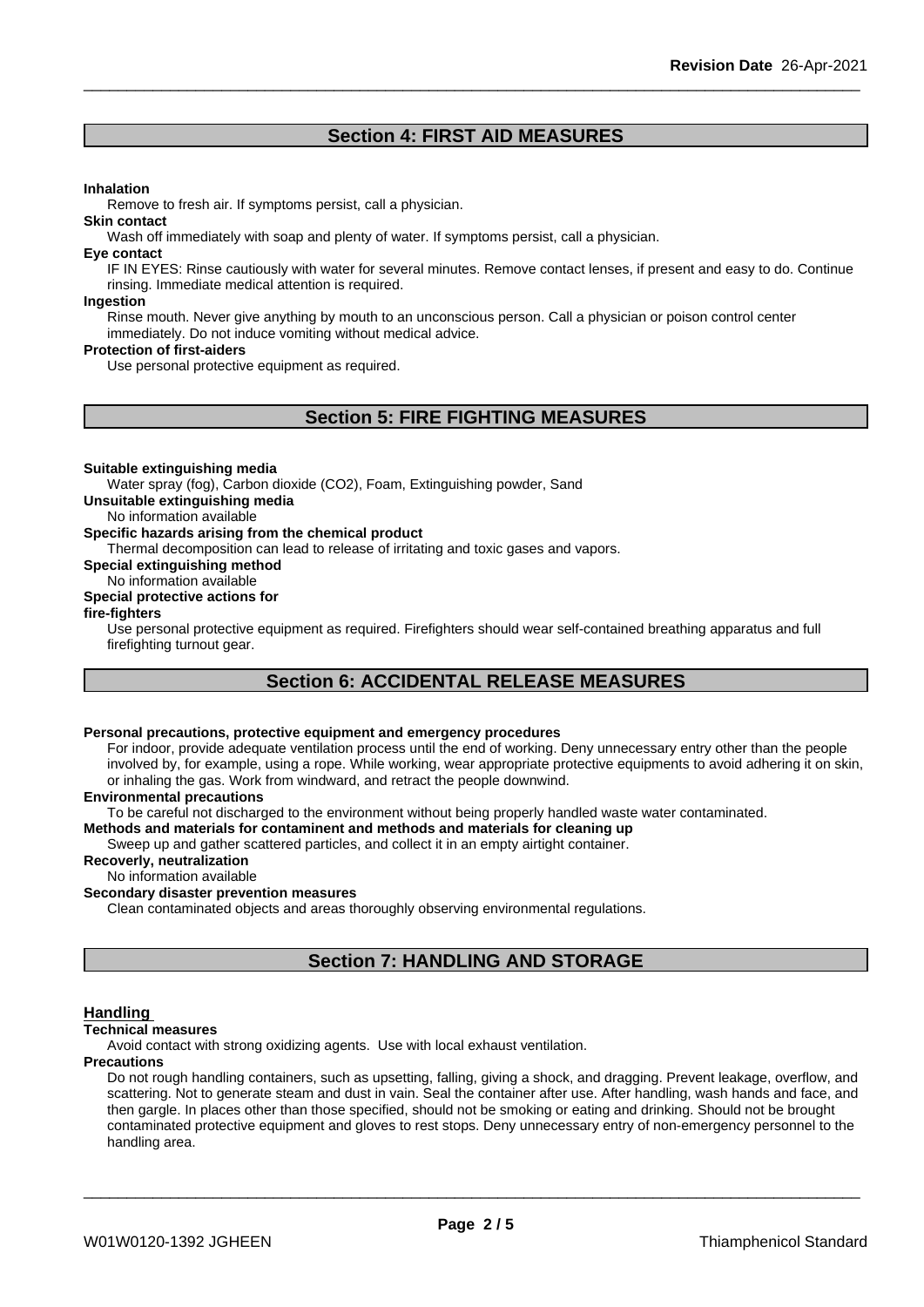#### **Safety handling precautions**

Avoid contact with skin, eyes or clothing. Use personal protective equipment as required.

# **Storage**

**Safe storage conditions Safe packaging material** Glass **Incompatible substances** Strong oxidizing agents

**Storage conditions** Keep container protect from light tightly closed. Store in a cool (2-10 °C) place.

## **Section 8: EXPOSURE CONTROLS/PERSONAL PROTECTION**

#### **Engineering controls**

In case of indoor workplace, seal the source or use a local exhaust system. Provide the safety shower facility, and handand eye-wash facility. And display their position clearly.

**Exposure limits** This product, as supplied, does not contain any hazardous materials with occupational exposure limits established by the region specific regulatory bodies.

**Personal protective equipment Respiratory protection** Dust mask Hand protection **Protection Protection** gloves **Skinandbody protection** Long-sleeved work clothes

**Eye protection protective eyeglasses or chemical safety goggles** 

#### **General hygiene considerations**

Handle in accordance with good industrial hygiene and safety practice.

# **Section 9: PHYSICAL AND CHEMICAL PROPERTIES**

#### **Form**

| Color                                                  | white                                                    |
|--------------------------------------------------------|----------------------------------------------------------|
| Appearance                                             | crystalline powder - powder                              |
| Odor                                                   | <b>Odorless</b>                                          |
| <b>Melting point/freezing point</b>                    | 162-169 °C                                               |
| Boiling point, initial boiling point and boiling range | No data available                                        |
| <b>Flammability</b>                                    | No data available                                        |
| <b>Evaporation rate:</b>                               | No data available                                        |
| Flammability (solid, gas):                             | No data available                                        |
| Upper/lower flammability or                            |                                                          |
| explosive limits                                       |                                                          |
| Upper:                                                 | No data available                                        |
| Lower:                                                 | No data available                                        |
| <b>Flash point</b>                                     | No data available                                        |
| <b>Auto-ignition temperature:</b>                      | No data available                                        |
| Decomposition temperature:                             | No data available                                        |
| рH                                                     | No data available                                        |
| Viscosity (coefficient of viscosity)                   | No data available                                        |
| <b>Dynamic viscosity</b>                               | No data available                                        |
| <b>Solubilities</b>                                    | methanol: soluble . acetone, Ethanol: sparingly soluble. |
|                                                        | water: slightly soluble.                                 |
| n-Octanol/water partition coefficient: (log Pow)       | No data available                                        |
| Vapour pressure                                        | No data available                                        |
| <b>Specific Gravity / Relative density</b>             | No data available                                        |
| Vapour density                                         | No data available                                        |
| <b>Particle characteristics</b>                        | No data available                                        |

# **Section 10: STABILITY AND REACTIVITY**

### **Stability**

**Reactivity** No data available **Hazardous reactions**

**Chemical stability** May be altered by light.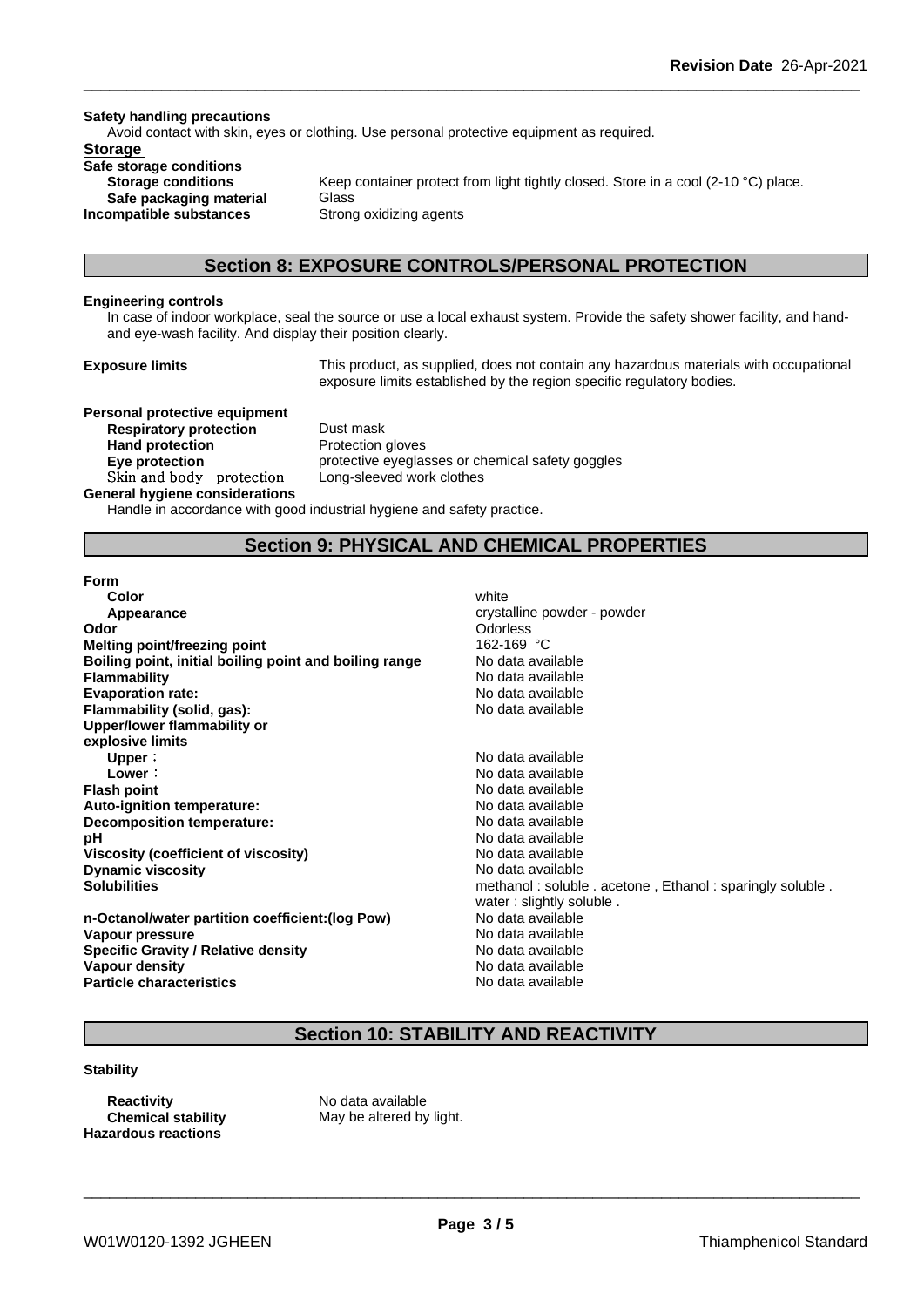None under normal processing **Conditions to avoid** Extremes of temperature and direct sunlight **Incompatible materials** Strong oxidizing agents **Hazardous decomposition products** Carbon monooxide (CO), Carbon dioxide (CO2), Nitrogen oxides (NOx), Sulfur oxides (SOx), Halides

# **Section 11: TOXICOLOGICAL INFORMATION**

#### **Acute toxicity**

| .<br>--<br><b>Name</b><br>Chemical | <b>LD50</b><br>Oral                            | <b>_D50</b><br>Derr<br>rmal | $\sim$ $\sim$ $\sim$<br>Inhalation<br>.uju |
|------------------------------------|------------------------------------------------|-----------------------------|--------------------------------------------|
| l hiamphenicol                     | $\overline{\phantom{a}}$<br>੨at<br>a/ko<br>. . | N/t<br><b>11</b>            | N/r                                        |

| No data available |  |
|-------------------|--|
| No data available |  |
| No data available |  |
| No data available |  |
| No data available |  |
| No data available |  |
| No data available |  |
| No data available |  |
| No data available |  |
|                   |  |

# **Section 12: ECOLOGICAL INFORMATION**

| <b>Ecotoxicity</b>                                                                                                        | No information available                                                                                     |
|---------------------------------------------------------------------------------------------------------------------------|--------------------------------------------------------------------------------------------------------------|
| Other data                                                                                                                | No data available                                                                                            |
| Persistence and degradability<br><b>Bioaccumulative potential</b><br>Mobility in soil<br><b>Hazard to the ozone layer</b> | No information available<br>No information available<br>No information available<br>No information available |

# **Section 13: DISPOSAL CONSIDERATIONS**

#### **Waste from residues**

Disposal should be in accordance with applicable regional, national and local laws and regulations. **Contaminated container and contaminated packaging**

Disposal should be in accordance with applicable regional, national and local laws and regulations.

# **Section 14: TRANSPORT INFORMATION**

| <b>ADR/RID</b><br>UN number<br>Proper shipping name:<br>UN classfication<br><b>Subsidiary hazard class</b> | Not regulated      |
|------------------------------------------------------------------------------------------------------------|--------------------|
| Packing group<br><b>Marine pollutant</b>                                                                   | Not applicable     |
| <b>IMDG</b><br>UN number<br>Proper shipping name:                                                          | Not regulated<br>- |